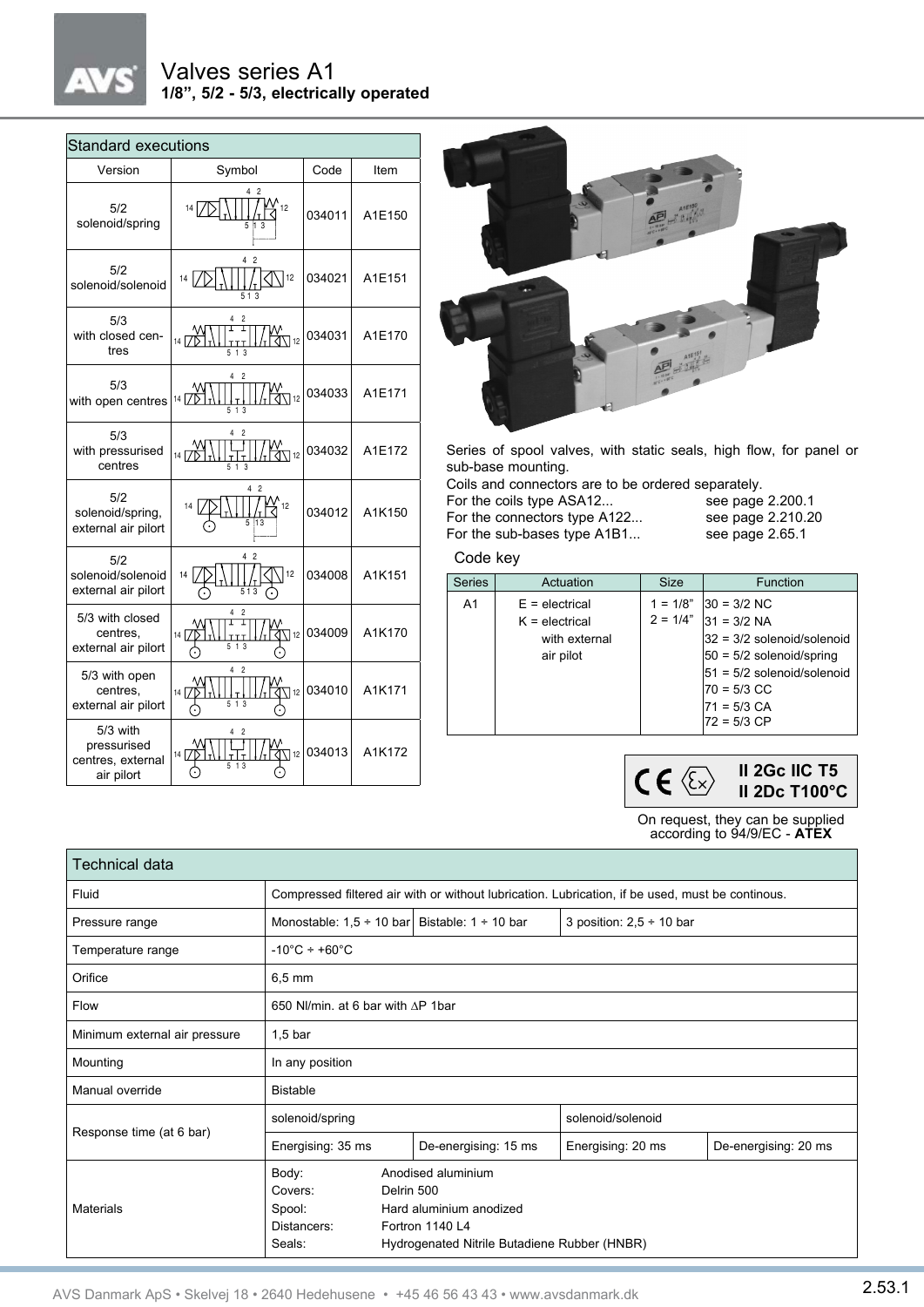

# Valves series A1 **1/8", 5/2 - 5/3, electrically operated**



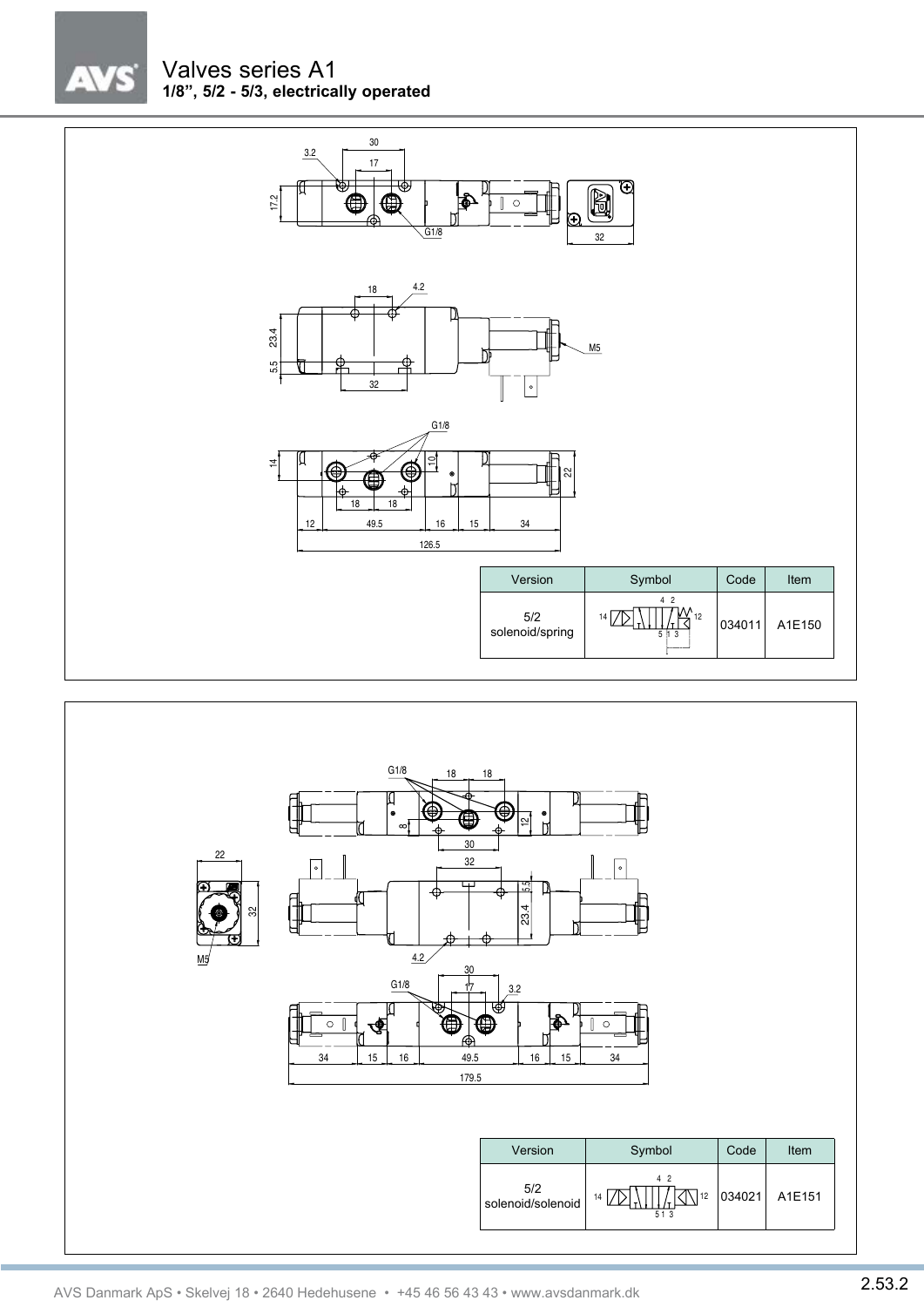$\sqrt{7}$ 

# Valves series A1 **1/8", 5/2 - 5/3, electrically operated**